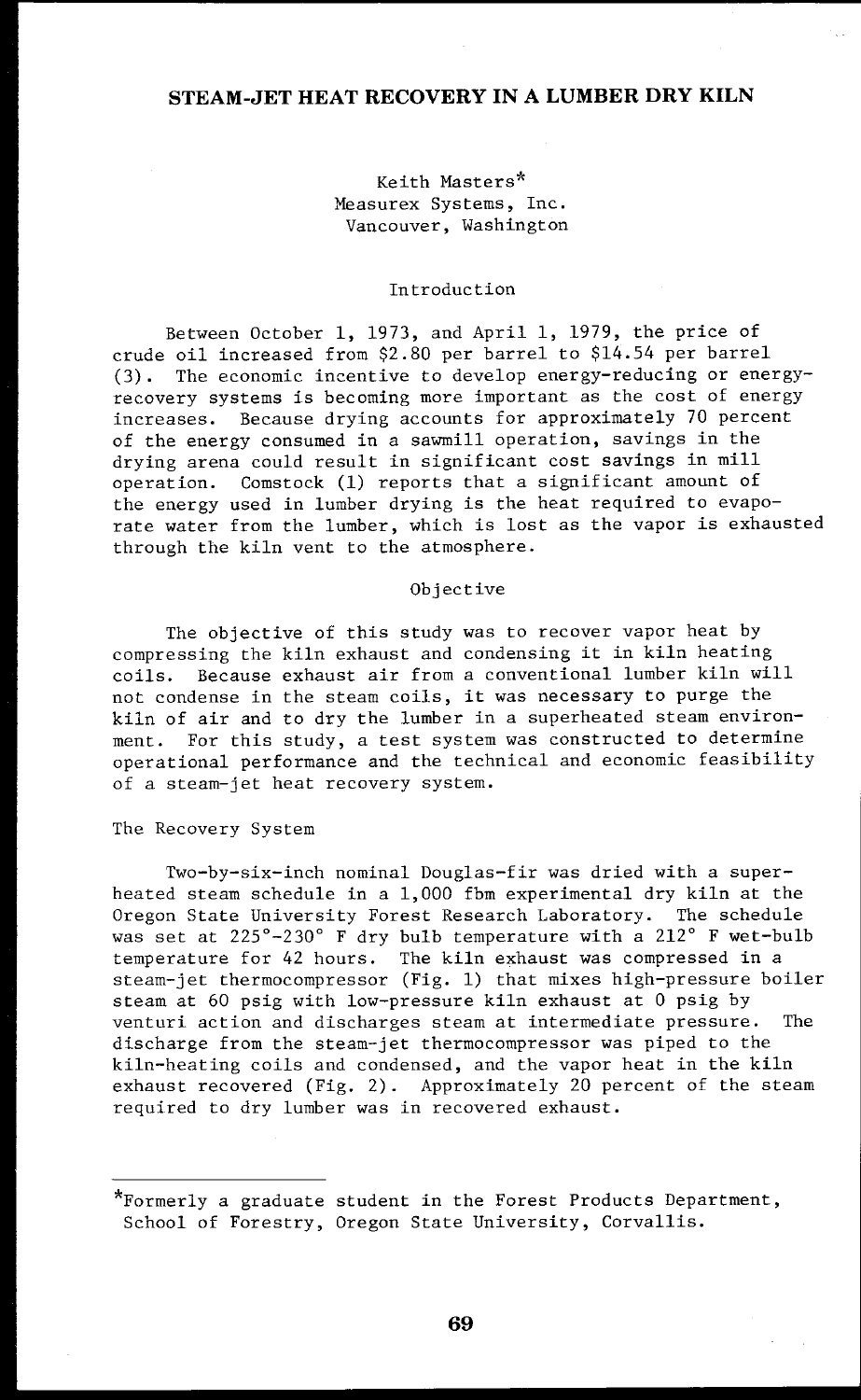## Economic Analysis

Several methods are generally used for economic comparison. Payback, net present value (NPV), internal rate of return, and equivalent uniform annual worth are some of the more common ones (2). Each has advantages and disadvantages. Decision makers typically choose one that best suits the analysis and best communicates the results (2). I have chosen to use payback and NPV methods because they are commonly used by the forest products industry.

The payback method determines the years required to recover the initial investment if the investment is evaluated at zero interest rate. Payback is equal to the initial outlay divided by the net annual savings (after tax).

The NPV method finds the net of cash inflow minus outflow. All cash flow is discounted to a present value at an appropriate interest rate for the economic life of the project. NPV equals the present value of the discounted cash flow minus the initial outlay.

Because economic data must be projected, uncertainty with respect to future cash flow must be a consideration. Sensitivity analysis, commonly used to discover the effect on NPV of variability in economic factors, was used for this study (2).

I evaluated a hypothetical investment in a 104-foot doubletrack kiln, commonly used in the forest products industry, by estimating initial costs, annual expenses, annual savings, and salvage value of the recovery system. A 10-year economic life and 20-percent interest rate, also common to the forest products industry, was used for the analysis.

The initial cost of the recovery system would be: 1) the cost to build a kiln capable of holding 212°F wet-bulb temperature, steam environment; 2) the cost of duct work to recover steam for the steam-jet thermocompressor; 3) the cost of the steam-jet thermocompressor itself. Annual expenses would be for maintaining the recovery system and kiln seals. Kiln manufacturers were solicited for both initial and annual costs.

Annual savings depend on the cost of the system, which for this analysis I assumed to be the cost of fuel to produce it. Because I was looking for reduction in the steam requirement of a dry kiln and because a detailed economic analysis of power plant operation costs was beyond the scope of the study, I did not consider amortization of the boiler, labor costs, and maintenance costs. I obtained price information from local suppliers for three fuels: wood residue, Bunker C oil, and natural gas. Annuar savings depend on the cost of the system, which it<br>this analysis I assumed to be the cost of fuel to produce it.<br>Because I was looking for reduction in the steam requirement<br>dry kiln and because a detailed economic

Riggs (2) reports that sensitivity analysis should include the effect on NPV of  $\pm$  50 percent change in each cost factor. This was included for all factors except the prices of Bunker C oil and natural gas, which were known with greater certainty. I evaluated the effect of annual growth in maintenance costs and fuel prices. The sensitivity analysis also includes the effect on NPV of changes in interest rate, economic life, initial cost, maintenance cost, fuel price, steam flow, and recovery; and the effect on NPV of growth in maintenance or fuel prices.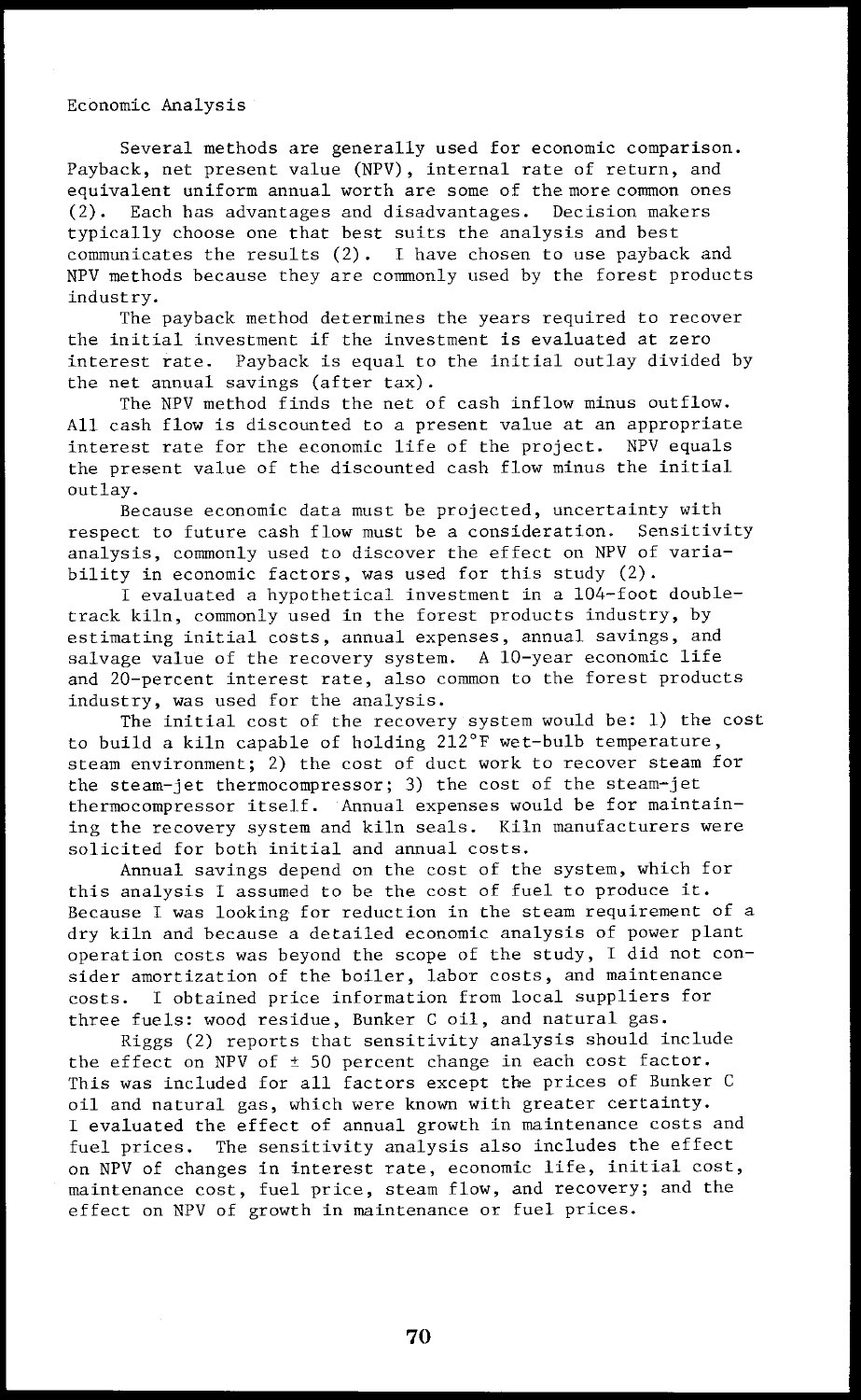Economic Results

The cost, savings, payback time, and NPV associated with one energy-recovery system are shown in Table 1. The 104-foot, double-track kiln is economically sensitive to the fuel (Table 2). It is economically feasible if Bunker C oil or natural gas is used to generate steam, but not economically feasible if wood residue is used to generate steam.

If the cost of steam was high, as with Bunker C oil or natural gas, the NPV was sensitive to steam-value factors: fuel price, steam flow, and recovery. If the cost of steam was low, the NPV was sensitive to initial cost and growth in maintenance cost. The sensitivity of the recovery system using Bunker C oil is made graphic in Figure 3 by the method outlined by Riggs (2). A full economic analysis would of course be done according to company policy and would include additional factors.

#### Conclusions

Steam-jet heat recovery yielded 20 percent of the energy requirement, reducing the steam required from the boiler.

Such a system would be economically feasible when Bunker C oil or natural gas is used to generate steam but not feasible when wood residue is used.

In a hypothetical investment in a 104-foot, double-track kiln, the NPV was sensitive to steam cost factors.

#### Literature Cited

- 1. Comstock, G. L. 1975. Energy requirements for drying of wood products. In Proc. P-75-13, Wood Residues as an Energy Source. For. Prod. Res. Society, Madison, Wis.
- 2. Riggs, J. 1974. Engineering Economics. McGraw-Hill. New York, N. Y. 617 p.
- 3. Energy Impact on Your Pocketbook. 1979. U.S. News and World Report 86(14):19-21.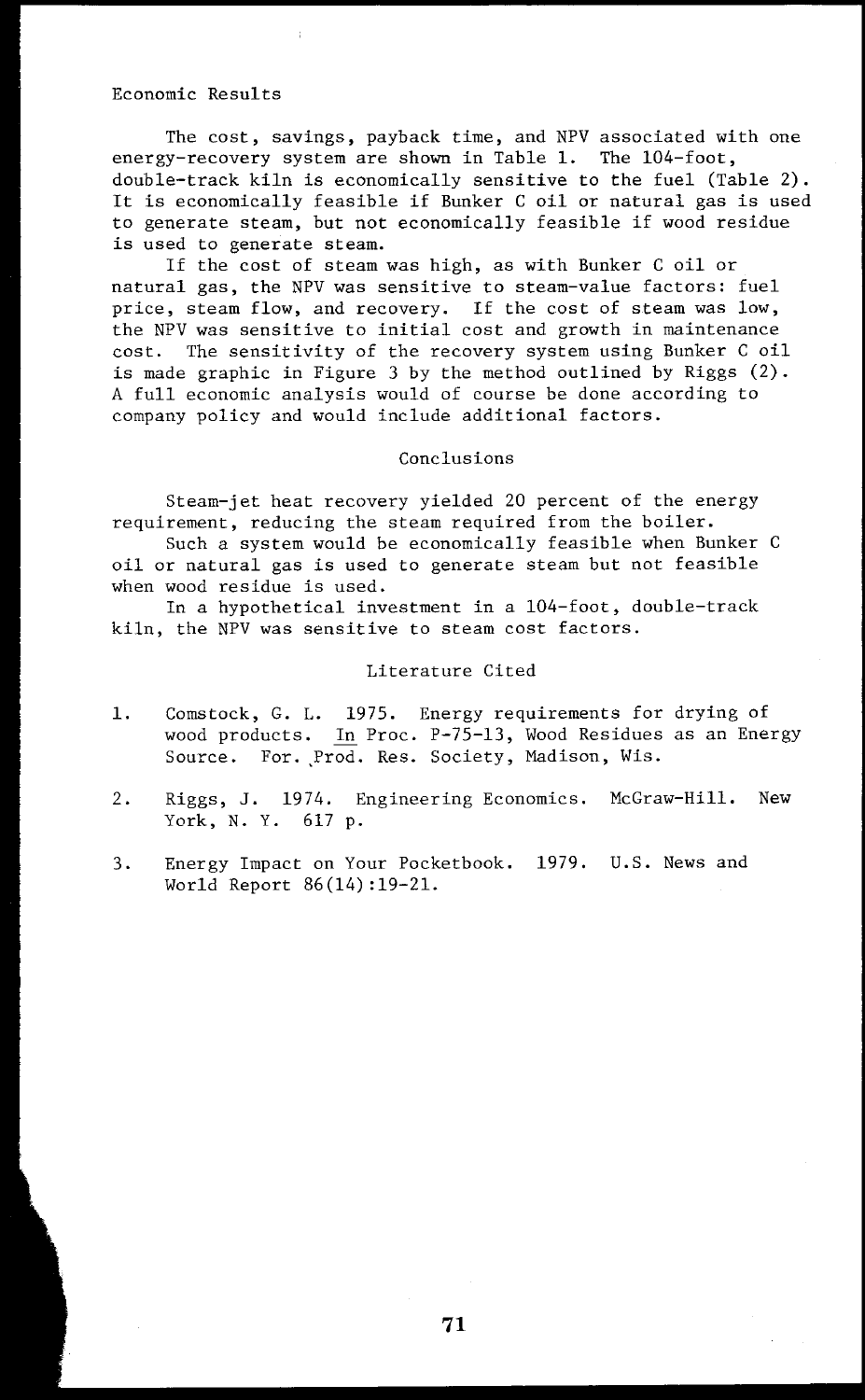|                         |            | Fue1     |          |
|-------------------------|------------|----------|----------|
|                         | Wood       | Bunker C | Natural  |
| Factor                  | residue    | 011      | gas      |
| Initial $cost$ $(\$)$   |            |          |          |
| Kiln modifications      | 55,000     | \$55,000 | \$55,000 |
| Duct work               | 2,000      | 2,000    | 2,000    |
| Steam-jet               | 700        | 700      | 700      |
| Total                   | 57,700     | 57,700   | 57,700   |
| Annual maintenance (\$) | 4,000      | 4,000    | 4,000    |
| Annual savings (\$)     | 4,636      | 37,181   | 54,092   |
| Salvage value $(\$)$    | $\Omega$   | $\Omega$ | 0        |
| NPV(5)                  | $-44, 272$ | 23,951   | 59,397   |
| Payback (years)         | 18.0       | 2.96     | 2.07     |

## TABLE 1. Cost data for use of three fuels in a 104-foot double-track kiln.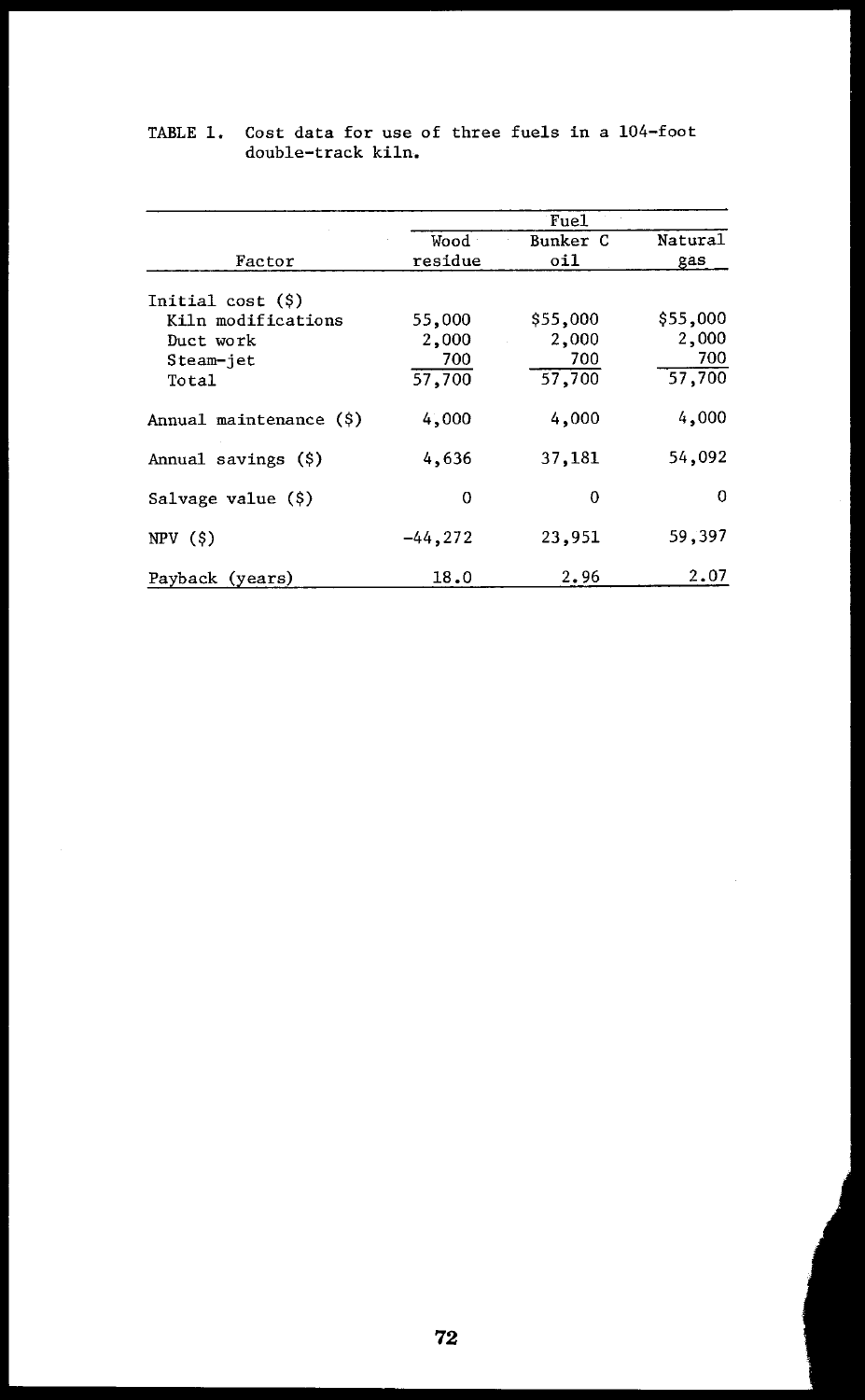TABLE 2. Economic effects of fuel used to generate steam in a 104-foot double-track kiln.

|              | TABLE 2.                |            |                                                                        |              |                         |              |                         |                   | in a 104-foot double-track kiln. |             |                          |                               | Economic effects of fuel used to generate steam                                                                 |                |                                      |                |                  |
|--------------|-------------------------|------------|------------------------------------------------------------------------|--------------|-------------------------|--------------|-------------------------|-------------------|----------------------------------|-------------|--------------------------|-------------------------------|-----------------------------------------------------------------------------------------------------------------|----------------|--------------------------------------|----------------|------------------|
|              |                         |            |                                                                        |              |                         |              |                         |                   | <b>BUNKER C OIL</b>              |             |                          |                               |                                                                                                                 |                |                                      |                |                  |
|              | Interest                |            | Economic                                                               |              |                         |              | Costs                   |                   |                                  |             |                          |                               | Savings                                                                                                         |                |                                      |                |                  |
| Life<br>Rate |                         |            | Initial<br>Maintenance                                                 |              |                         |              |                         | <b>Fuel Price</b> |                                  |             |                          | <b>Steam Flow</b><br>Recovery |                                                                                                                 |                |                                      |                |                  |
| zΔ           | deviation<br><b>NPV</b> | XΔ         | deviation<br><b>NPV</b>                                                | ZΔ           | deviation<br><b>NPV</b> | ZΔ           | deviation<br><b>NPV</b> | x                 | growth<br>NPV                    | 24          | deviation<br><b>NPV</b>  | x                             | growth<br><b>XPV</b>                                                                                            | ĩΔ             | deviation<br><b>MPV</b>              | zδ             | deviation<br>NPV |
| +50          | 2,666                   | $+50$      | 31.958                                                                 | $+50$        |                         |              | +50 19.759              |                   |                                  | $+25$       |                          |                               |                                                                                                                 |                |                                      |                | 62.921           |
| $+25$        | 13,308                  | $+20$      | 28,042                                                                 | $+25$        | 1,149<br>12,550         |              | $+25$ 21,855            | 5.                | 22,662                           | $+12.5$     | 43,436<br>33.693         | 5                             | 35,930                                                                                                          | $+50$<br>$+25$ | 62,921<br>43,436                     | $+50$<br>$+25$ | 43,436           |
| $\mathbf{o}$ | 23,951                  | ٥          | 23,951                                                                 | 0            | 23,951                  | 0            | 23,951                  |                   | 10 21, 374                       | 0           | 23.951                   | 10                            | 47.908                                                                                                          | 0              | 23,951                               | 0              | 23,951           |
|              | -25 40.644              | $-30$      | 15,989                                                                 | -25          | 35,352                  |              | $-25$ 26,047            | 15                | 20,085                           | -12.5       | 14,208                   | 15                            | 59,887                                                                                                          | -25            | 4,466                                | $-25$          | 4,466            |
| -50          | 61.980                  | $-50$      | 6,350                                                                  | -50          | 46.754                  | -50          | 28.144                  |                   | 20 18,796                        | $-25$       | 4.466                    | 20                            | 71,866                                                                                                          | $-50$          | $-15.019$                            | $-50$          | $-15.019$        |
|              |                         |            |                                                                        |              |                         |              | NATURAL                 |                   |                                  |             | GAS                      |                               |                                                                                                                 |                |                                      |                |                  |
| $+50$        |                         |            | 28,872 +50 71,485                                                      | $+50$        | 36,595 +50              |              | 55,205                  |                   |                                  | $+25$       | 87.744                   |                               |                                                                                                                 | $+50$          | $116.091 + 50$                       |                | 116,091          |
| $+25$        | 44,135                  |            | $+20$ 65.574                                                           | $+25$        | 47.996                  | $+25$        | 57,301                  |                   | 5 58,109                         |             | $+12.5$ 73,571           | 5                             | 76,824                                                                                                          | $+25$          | 87.744                               | $+25$          | 87,744           |
| ٥            | 59,397                  | o          | 59.397                                                                 | 0            | 59.397                  | 0            | 59.397                  | 10                | 56,820                           | $\mathbf 0$ | 59,397                   | 10                            | 94,250                                                                                                          | 0              | 59.397                               | ٥              | 59,397           |
| $-25$        | 83,337<br>$-50$ 113,935 | $-50$      | $-30, 44, 686$<br>29,307                                               | $-25$<br>-50 | 70.799<br>82.200        | $-25$<br>-50 | 61,494<br>63,590        | 15<br>- 20        | 55,532<br>54,243                 | $-25$       | $-12.5$ 45,224<br>31,051 | 15<br>20                      | 111,677<br>129,103                                                                                              | $-25$<br>-50   | 31,051<br>2,704                      | $-25$<br>$-50$ | 31,051<br>2,704  |
|              |                         |            |                                                                        |              |                         |              | WOOD                    |                   |                                  |             | <b>RESIDUE</b>           |                               |                                                                                                                 |                |                                      |                |                  |
| $+50$        | $-47,772$ $+50$         |            | $-44.119$ +50 -67.075 +50                                              |              |                         |              | $-48.464$               |                   |                                  |             | $+50 -39.413$            |                               |                                                                                                                 |                |                                      |                |                  |
| $+25$        | $-46,022$               | $+20$      | $-44.193$ $+25$ $-55.673$                                              |              |                         | $+25$        | $-46,369$               |                   |                                  |             | $5 -45.561 +25 -41.843$  |                               | $5 - 42,779$                                                                                                    | $+25$          | +50 -39.413 +50 -39.413<br>$-41,843$ |                | $+25 - 41,843$   |
| ு            | $-44, 272$              | $^{\circ}$ | $-44, 272$                                                             | 0            | $-44, 272$              | $^{\circ}$   |                         |                   | $-44,272,10$ $-46,849$           | $\bullet$   |                          |                               | $-44, 272$ 10 $-41, 285$                                                                                        | $^{\circ}$     | $-44, 272$                           | $\mathbf{o}$   | $-44, 272$       |
|              | $-25 - 41.527 - 30$     |            | $-38.083$ $-25$ $-32.871$ $-25$ $-42.176$ 15 $-48.138$ $-25$ $-46.701$ |              |                         |              |                         |                   |                                  |             |                          |                               | $15 -39.791 -25 -46.701 -25 -46.701$                                                                            |                |                                      |                |                  |
|              |                         |            |                                                                        |              |                         |              |                         |                   |                                  |             |                          |                               | -50 -38 018 -50 -34 670 -50 -50 -50 -60 080 -60 -60 -60 -60 -60 -60 -60 -60 -50 -50 -50 -50 -60 -60 -60 -60 -60 |                |                                      |                |                  |

|  | +50 -47,772 +50 -44,119 +50 -67,075 +50 -48,464                                                                                                             |  |  |  | $+50 -39.413$ |  |  | $+50 -39,413 +50 -39,413$ |
|--|-------------------------------------------------------------------------------------------------------------------------------------------------------------|--|--|--|---------------|--|--|---------------------------|
|  | $+25$ $-46,022$ $+20$ $-44,193$ $+25$ $-55,673$ $+25$ $-46,369$ 5 $-45,561$ $+25$ $-41,843$ 5 $-42,779$ $+25$ $-41,843$ $+25$ $-41,843$                     |  |  |  |               |  |  |                           |
|  | 0 -44,272 0 -44,272 0 -44,272 0 -44,272 10 -46,849 0 -44,272 10 -41,285 0 -44,272 0 -44,272                                                                 |  |  |  |               |  |  |                           |
|  | $-25$ $-41$ , 527 $-30$ $-38$ , 083 $-25$ $-32$ , 871 $-25$ $-42$ , 176 15 $-48$ , 138 $-25$ $-46$ , 701 15 $-39$ , 791 $-25$ $-46$ , 701 $-25$ $-46$ , 701 |  |  |  |               |  |  |                           |
|  | $-50$ $-38,018$ $-50$ $-34,670$ $-50$ $-21,470$ $-50$ $-40,080$ 20 $-49,426$ $-50$ $-49,131$ 20 $-38,298$ $-50$ $-49,131$ $-50$ $-49,131$                   |  |  |  |               |  |  |                           |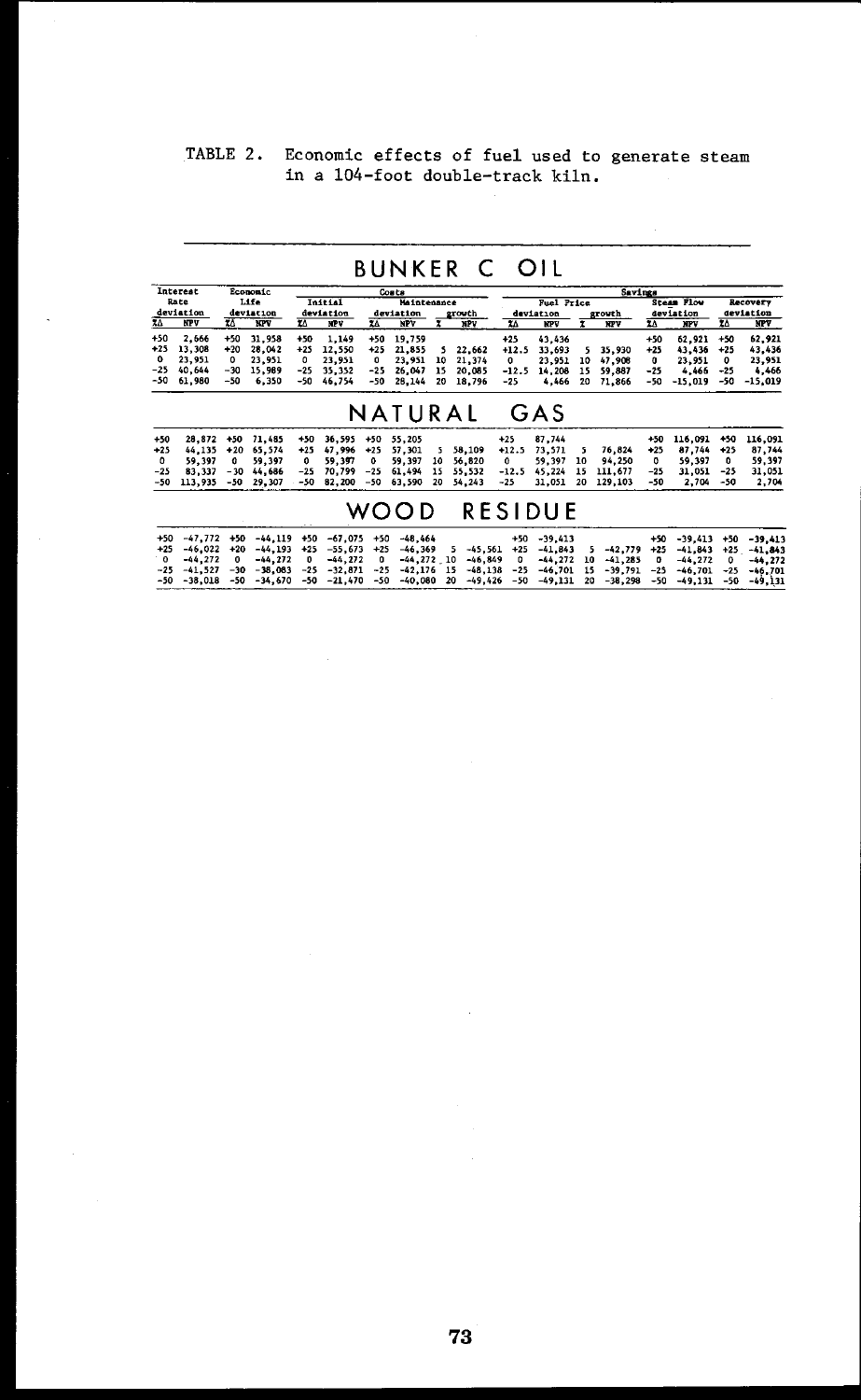

Figure 1. Schematic diagram of a steam-jet thermo-

compressor.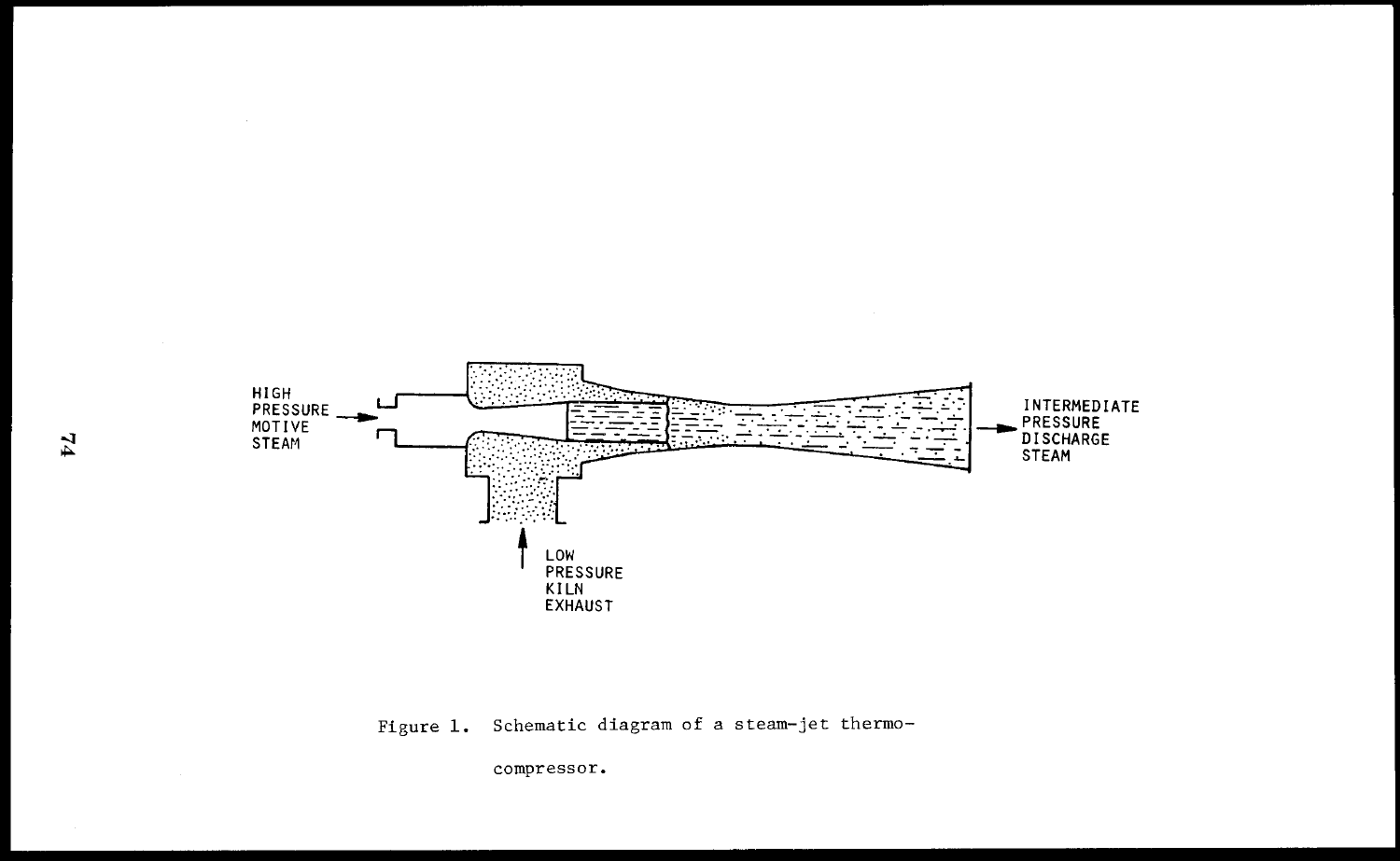

Figure 2. Schematic diagram of the experimental unit recovering heat from kiln exhaust.